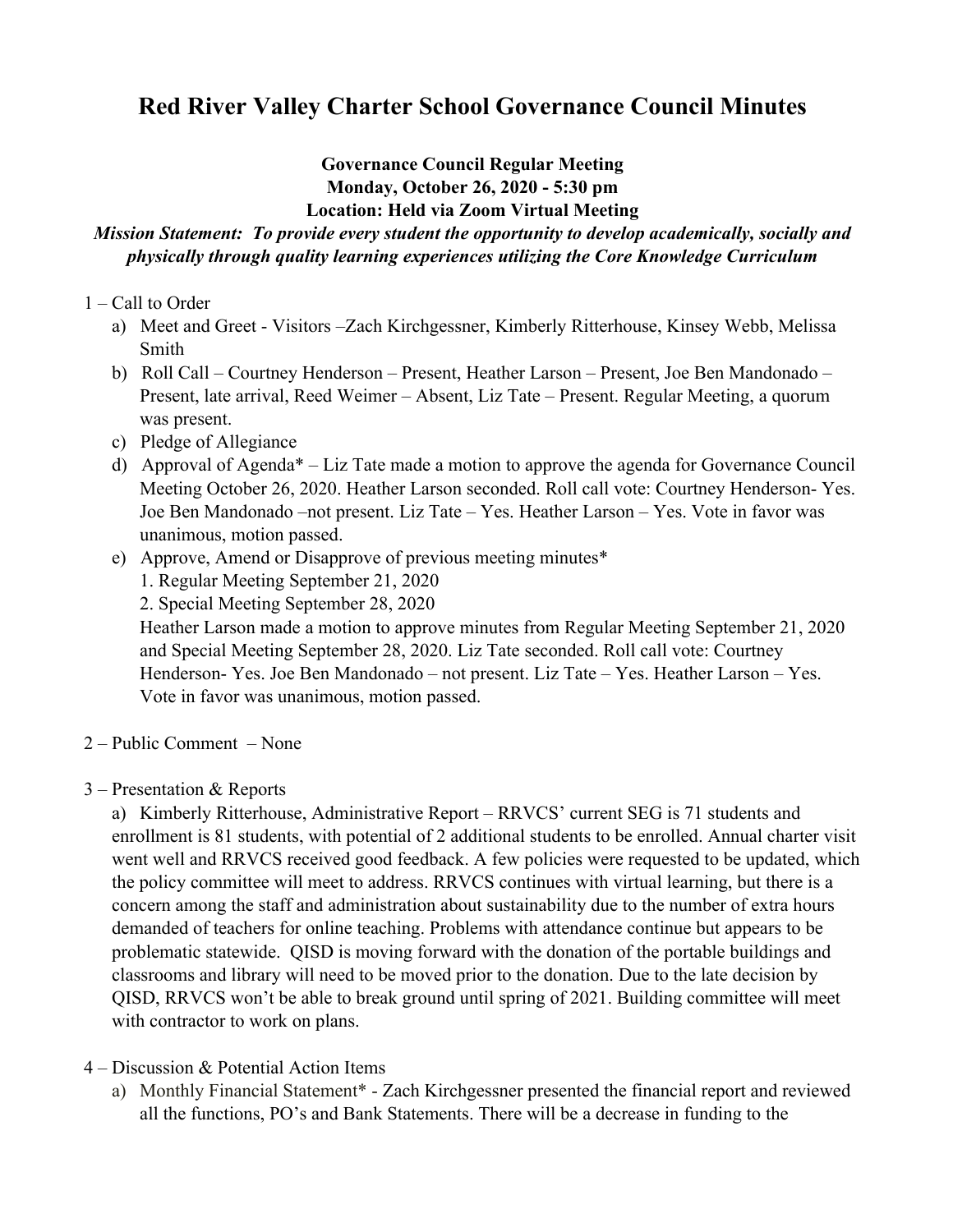operational budget due to a lower SEG than the initial estimate, but RRVCS hasn't yet received a total dollar amount. The board continues to monitor funds allocated for new construction, while accounting for potential budget decreases. Liz Tate made a motion to approve the Financial Statement as presented by Zach Kirchgessner. Heather Larson seconded. Roll call vote: Courtney Henderson- Yes. Joe Ben Mandonado –Yes. Liz Tate – Yes. Heather Larson – Yes. Vote in favor was unanimous, motion passed.

- b) Budget Adjustment Requests\* Zach Kirchgessner presented BARs 14-I. Heather Larson made a motion to approve BARs 14-I. Liz Tate seconded. Roll call vote: Courtney Henderson- Yes. Joe Ben Mandonado –Yes. Liz Tate – Yes. Heather Larson – Yes. Vote in favor was unanimous, motion passed.
- c) Discussion & Vote Salary Schedule\* Liz Tate made a motion to approve the Salary Schedule, reflecting a one percent salary increase. Heather Larson seconded. Roll call vote: Courtney Henderson- Yes. Joe Ben Mandonado –Yes. Liz Tate – Yes. Heather Larson – Yes. Vote in favor was unanimous, motion passed.
- d) Discussion and Vote OMA Resolution\* Heather Larson made a motion to approve the OMA Resolution for SY21. Liz Tate seconded. Roll call vote: Courtney Henderson- Yes. Joe Ben Mandonado –Yes. Liz Tate – Yes. Heather Larson – Yes. Vote in favor was unanimous, motion passed.
- e) Discussion and Appointment of Council Members\* Liz Tate made a motion to reinstate all Governance Council appointments, with Courtney Henderson as President, Joe Ben Mandonado as Vice President, Heather Larson as Treasurer and Liz Tate as Secretary. Heather Larson seconded. Roll call vote: Courtney Henderson- Yes. Joe Ben Mandonado –Yes. Liz Tate – Yes. Heather Larson – Yes. Vote in favor was unanimous, motion passed.
- f) Discussion and Vote Background Check Policy\* Board reviewed the Background Check Policy. Liz Tate made a motion to approve the Background Check Policy. Joe Ben Mandonado seconded. Roll call vote: Courtney Henderson- Yes. Joe Ben Mandonado –Yes. Liz Tate – Yes. Heather Larson – Yes. Vote in favor was unanimous, motion passed.
- g) Discussion and Vote on Heater Protocol\* Board reviewed the Heater Protocol as required by the state for reopening due to Covid-19. A local general contractor with HVAC certification has been contacted to do an inspection by the end of the month in order to see if the heaters meet standards. Joe Ben Mandonado made a motion to approve the Heater Protocol. Liz Tate seconded. Roll call vote: Courtney Henderson- Yes. Joe Ben Mandonado –Yes. Liz Tate – Yes. Heather Larson – Yes. Vote in favor was unanimous, motion passed.
- h) Discussion of 5:1 vs. Hybrid Re-Entry Models Board Chair invited Kimberly Ritterhouse, Kinsey Webb and Melissa Smith to present their input to the board regarding re-entry models. Most of staff does not want to be subjected to state mandated covid testing, especially when symptoms are not present, and expressed concerns for staff that is high risk due to underlying health conditions for themselves or family members. Board requested input on what is sustainable for teachers in continuing with virtual teaching or moving to hybrid or 5:1, which demands both virtual and in-person teaching. Board presented questions in regard to what is equitable for students, especially high-risk students who choose to continue with virtual learning. After discussion and staff input, the board recommended remaining in a virtual learning setting due to the rising covid-19 cases in Taos County and to keep a consistent education system of virtual learning for students until RRVCS board and staff feel moving to in person learning is more advantageous and equitable than virtual learning. In preparation for in-